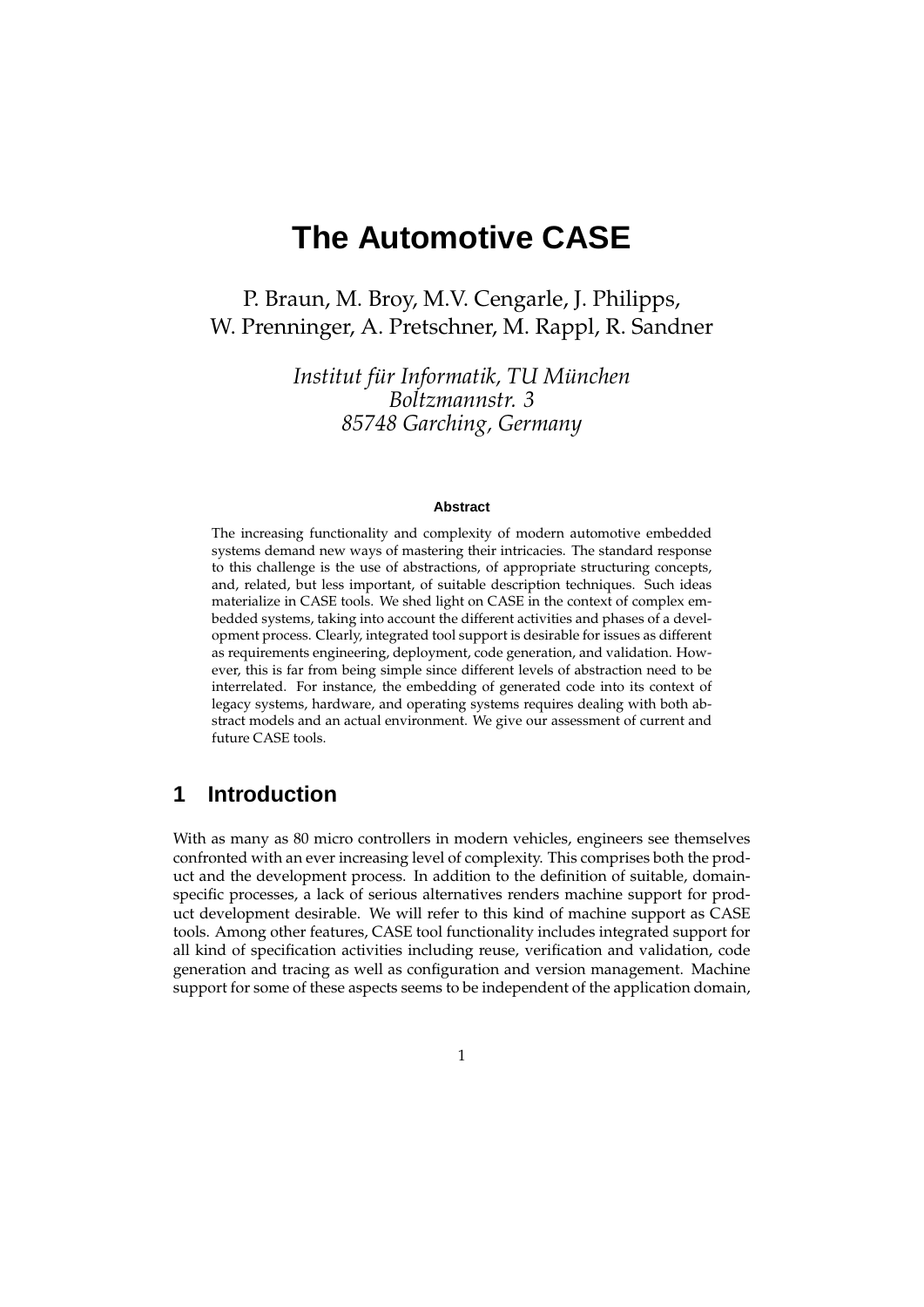while for others—e.g., modeling—, there is obviously a need for domain specific entities.

Our understanding of CASE tools exceeds classical IDEs. It is impossible to imagine the development of modern vehicles without machine support—just consider CAD for shaping parts of the vehicle, FEM simulation for flow analyses, and simulations of the driving behavior of entire cars. However, such tools are not the subject of this paper.

One desirable property of CASE tools is the integration of the different phases of a software development process, the integration of different levels of abstraction within each of the phases, and tracking facilities for the various stages of development of the system under development. The silver bullet, the all-inclusive CASE tool that allows the convenient handling of all difficulties, seems unrealistic. Integration of several CASE tools is therefore mandatory.

For a subset of the above desirable properties, the market offers solutions. Modeling mixed discrete-hybrid systems with tools like Matlab or ASCET-SD (ETAS) with associated (production) code generators like Beacon (ADI) or TargetLink (dSpace) is, for single control units and heavy restrictions on the modeling languages, successfully done in practice. However, there is a plethora of unsolved problems—such as the integration of different levels of abstraction, support for different communication buses in distrubuted systems, support for hardware platforms, etc.—that we sketch together with potential solutions in this paper. One of the key problems seems to be the following: demanding high levels of abstraction on the one hand and demanding support for code generation on the other hand, which includes aspects like communication with operating systems and hardware, seems to be contradictory.

**CASE for automotive systems.** The use of electronic control units in automobiles has a tradition of about thirty years now. The first electronic control unit was introduced to control fuel injection of a motor. This control unit came up with great expectations which were set with regard to the enhancement of the engine's performance, while reducing the fuel consumption at the same time. About ten years later, a programmable microprocessor based control unit was deployed for the first time: the Anti Blocking System (ABS). At that time nobody could expect that microprocessor based control units would be used in all kinds of application domains, including powertrain, chassis electronic, body car electronic, infotainment and driver assistance nowadays. In upper class cars, a vast number of control functions are executed on a network of about 80 control units, each fulfilling a dedicated task—a situation that is slightly different in avionic control systems where redundant full fledged micro processors like 68030 take care of different tasks at the same time.

Though innovative functions are key potentials for competitive advantage, their merit will be limited if they are not subject of a permanent cycle of innovation and change. Recent studies [24] show that the interest of the electronic content in the net product of a car will double till 2005. Further, to meet customers' wishes and requirements formerly isolated functions are growing together to car wide applications executed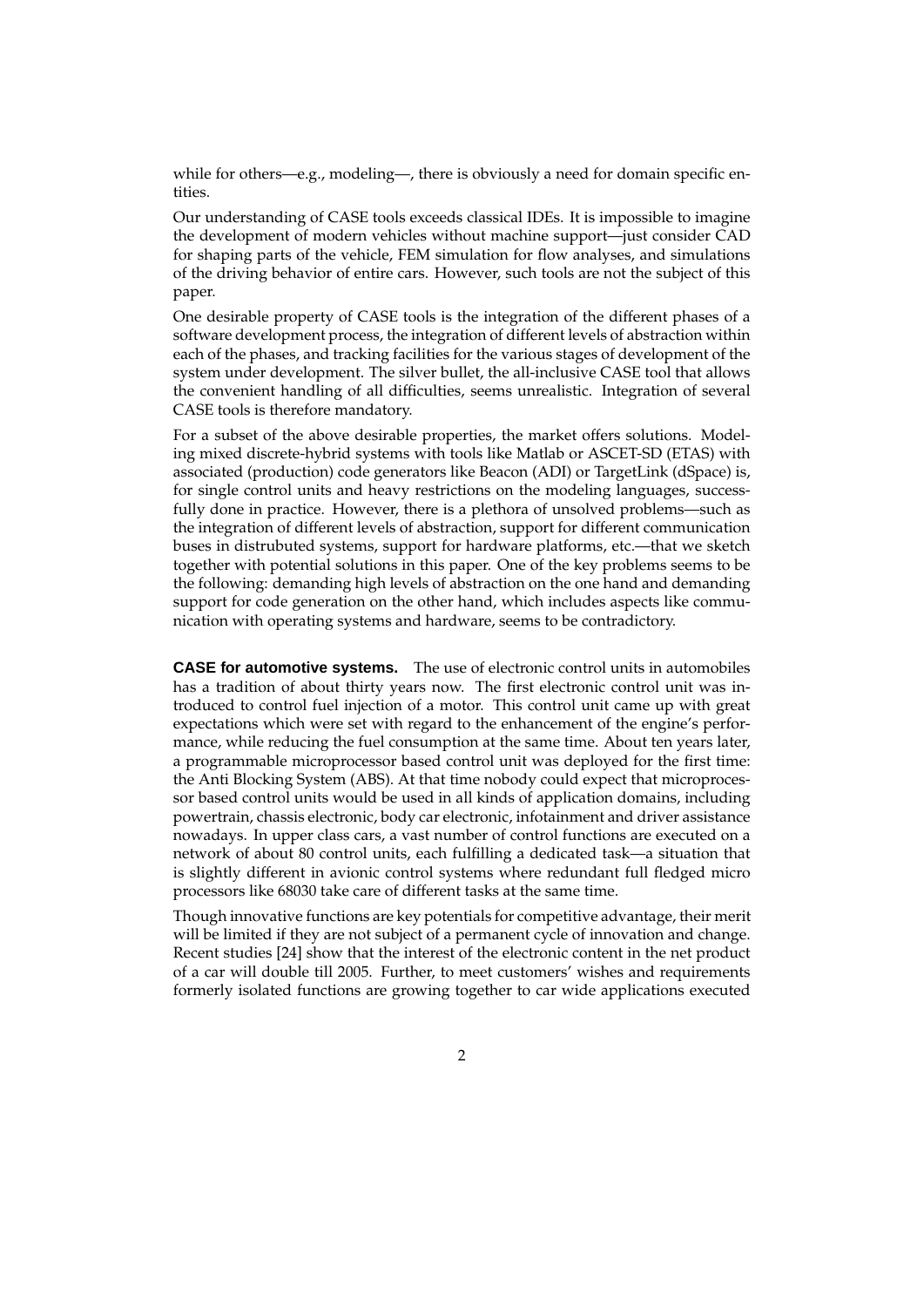on a distributed network of control units. Of course, despite this integration of functions and the growing complexity of the systems the car wide applications have to be easily maintainable, changeable and customizable according to the drivers' demands.

Along with the evolution of automotive embedded systems, the development processes of car vendors had to be refined. With the growing complexity of the realized systems, some well used practices exhibited some severe drawbacks. In the beginning, functions were developed in isolated development teams within one company. This worked well as long as the functions fulfilled their task in isolation. With the increasing number of functions and the growing amount of interactions, the integration of these functions failed. Problems like side effects and timing latencies arised. To overcome the difficulties of a distributed development of a system, the different development artifacts had to be communicated across the different development teams in order to gain a understanding of the mutual dependencies between subsystems. But most of the developed systems were not properly documented. In most cases, only the source code of realized functions could be exchanged, which was not sufficient to gain a deeper systems understanding. Abstract models which could help to constitute an improvement were used extremely rarely. The problems of a distributed development were reinforced when the purchase of components from third party suppliers started. In addition to the difficulties of integrating these components into existing systems, car vendors complained about a progressing lack of knowledge of their own systems.

About 15 years ago model based techniques were employed with great expectations to overcome recognized difficulties of current development processes. Especially in other engineering disciplines like electrical and mechanical engineering, model based techniques, such as CAD, FEM and hardware design tools were employed with a great success. Therefore various tools supporting visual modeling languages, configuration management tools, requirements management tools, and test tools were introduced. But the great heterogeneity of model based techniques, their abstractness and the strict focus of these tools on usually just one aspect of the development process limited the success and the effort of these tools. As a consequence car vendors started expensive integration projects to enhance the model based support of the overall development process. But all of these projects ended with an uncertain result. Step by step car manufacturers got a new awareness of their systems' architectures [10]. Partitioning the system's architecture in different abstraction levels, the introduction of a domain specific ontology, concepts for the formation of variants, and the understanding of model based configurations today seems a first step towards a successful deployment of model based techniques.

Notions such as signals, functions, electronic control units, real time operating systems, communication infrastructure, and processors now build up the automotive specific ontology that characterizes automotive embedded systems. Each of these notions constitutes a fragment of the architectural model at a certain level of abstraction. Signals, for instance, are elementary entities which can be exchanged between actors, sensors and control units. Each signal can be measured or computed from a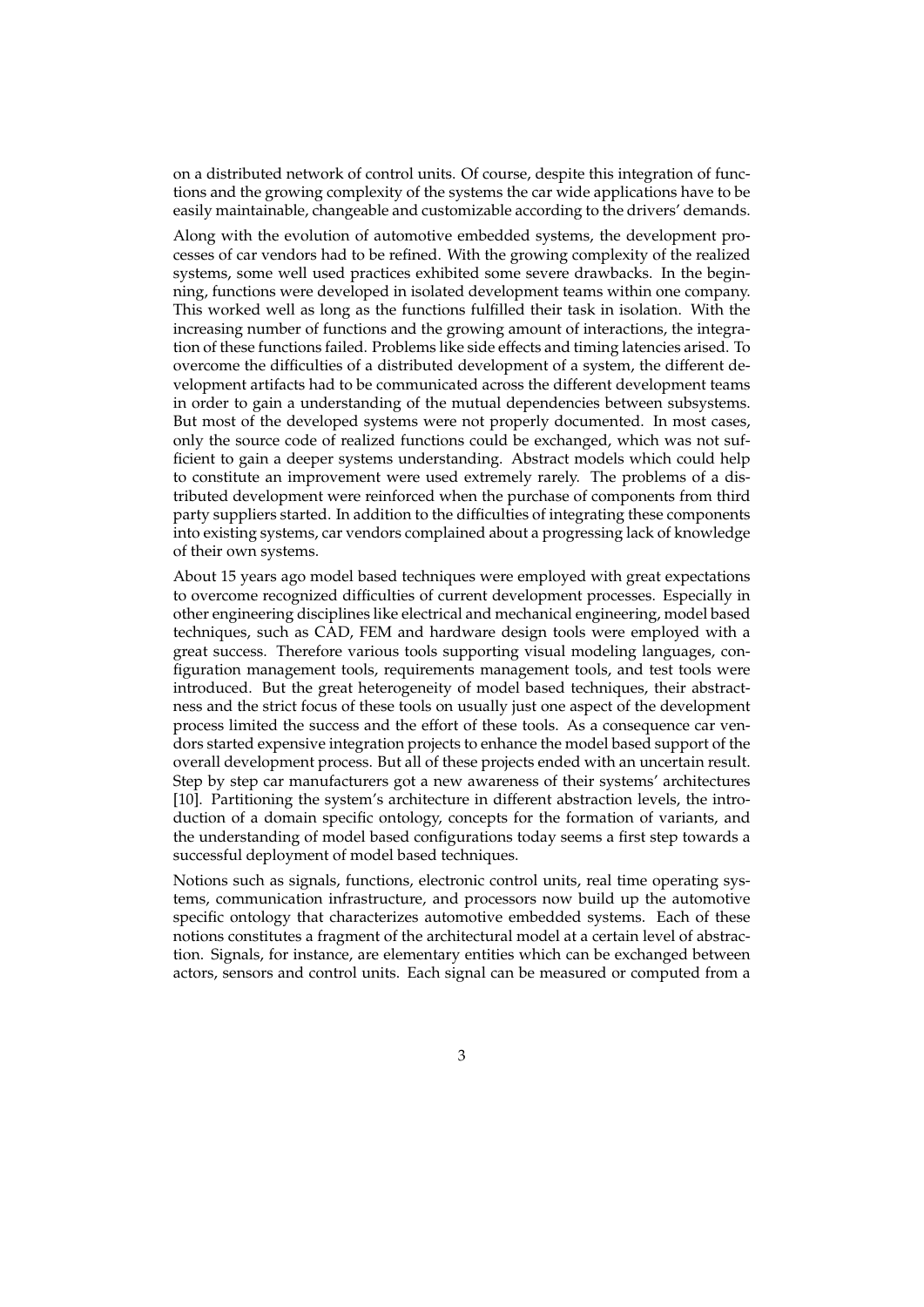physical context. For the construction of architectural models, model based management of all signals occurring in a car is essential since their number goes far beyond ten thousand. Another important aspect of architectural models is the specification of data dependencies between control functions. Since functions are potentially distributable units that can be deployed on different control units, the consistent and the complete capture of model information in terms of data dependencies between functions supports the collaboration of distributed development teams. This happens by stating the required and offered signal interfaces which are the basis for the description of potential interaction patterns. Last but not least, the model based deployment of functions to different control units, and the model based connection of functions and control units to the technical infrastructure (processors, real time operating systems, communication infrastructure) are essential for an automotive specific support of the development process.

The attentive reader might argue that the listed notions of the automotive specific ontology are not unique in the automotive domain and that they are transferable to further application domains, e.g. avionics. And he might be right with this observation. Case Studies we have carried out in both application domains underpin this tight correlation. But each application domain owns characteristic factors which make them well distinguishable. In the automotive domain non-functional constraints exist, which limit the design space spanned by all possible architectural models. These constraints stem from political, economical, quality and technical requirements for automotive systems and imply automotive specific architectural models.

Technical constraints, for instance, may restrict the deployment of functions. Deployment of functions depends to a large extent on the availability of signals. Because most of the sensors and actuators do not have any logic for a linkage to a bus system, they are directly connected to the control unit. The deployment is therefore restricted w.r.t. the availability of signals. Their transmission is generally impeded by geometric restrictions due to the installation of the harness.

Quality constraints, as another example, can be discussed in relationship with upcoming X-by-wire systems. These safety relevant systems replace mechanically controlled processes by electrically controlled processes. On the one hand, these technologies allow the realization of comfortable driver assistance systems. On the other, hand these systems have to satisfy strict requirements on availability since there are no mechanical backup solutions. The requirements on availability affect the formation of architectural models with regard to a redundant realization of these safety critical systems.

Economical constraints are imposed according to the great amount of cars which are manufactured. Therefore, the cost of the used hardware has to be reduced. This leads to the installation of old-fashioned control units with low memory and processor resources. Sometimes these control units are not capable of executing all of the deployed functions. This again has influences on the specification of an architectural model.

Last but not least, political constraints such as road traffic acts influence the use of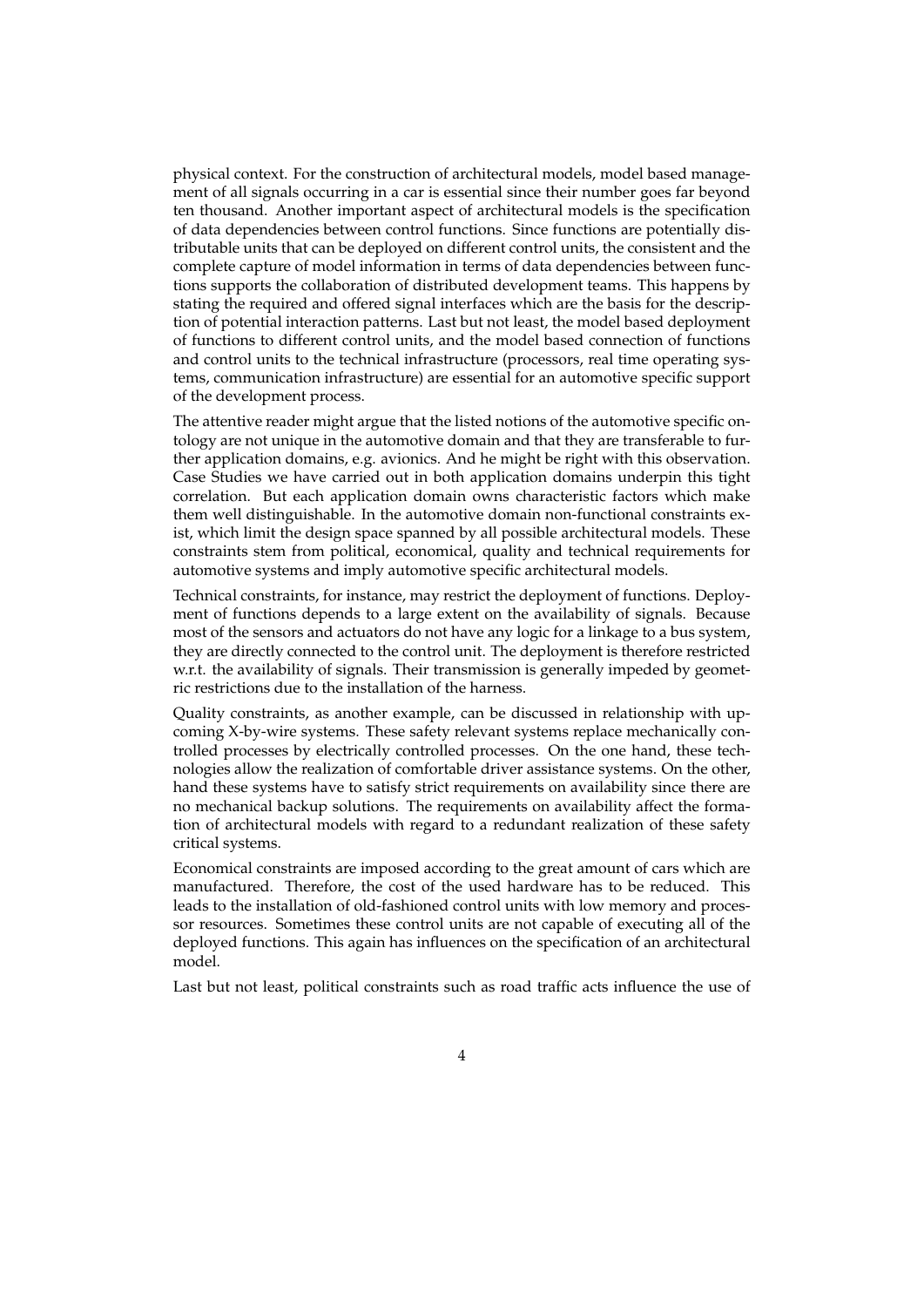technologies or require the implementation of certain systems. At this point, the controller for the regulation of the lightening distance can serve as an example.

**Organization.** The remainder of the paper, a critique of current CASE tools and a discussion of their future, is organized as follows. In section 2, we sketch the problems CASE tool developers have to face. This includes technical as well as economical and political aspects, and sometimes, these lead to conflicting conclusions. We outline an assessment of which problems appear solvable in the near future and which difficulties are likely to pose major obstacles. Section 3 is the core of the paper. It contains a survey of the state of the art, taking into account the challenges that have been identified in the previous Section. Section 4 concludes. Related work is cited in the context.

# **2 CASE Tool Challenges**

CASE tool vendors—not only in the domain of automotive embedded systems—have a tendency to praise their tools as a response to the demands of increasing complexity in software and systems design. Conversely, there are a number of challenges that CASE tools must meet. In this section, we discuss two major streams of challenges, technical and political or economic ones.

### **2.1 Technical Challenges**

**Abstractions.** Advances in programming languages are bound to the use of suitable abstractions [25]. Among others, this is illustrated by the invention of structured programming constructs, structured data types and type systems, modules, exceptions, monitors—and their equivalents—, automatic garbage collectors, communication infrastructure like CORBA[1], and, more recently, model-driven approaches to architecture like the OMG's MDA [30] initiative.

One of the most common misconceptions is that CASE tools for embedded systems should be *general* and equally well-suited for the development of internet appliances, signal processing in cellular telephones, switching systems for telecommunication and monolithic or distributed controllers in avionics or automotive electronics. Consequently, CASE tools typically have graphical description techniques that tend to focus on domain-unspecific description techniques for the different aspects of a system, like data, behavior, structure, or communication. It is, however, by no means certain that the abstractions behind these description techniques are better-suited for embedded systems than those of programming languages. There is, for instance, the danger that the various flavors of state machines found in CASE tools are used as an ill-structured graphical notation for the control flow in common programming languages ("spaghetti code"). In that case, modern IDEs for C, C++ or Ada are likely to offer higher productivity.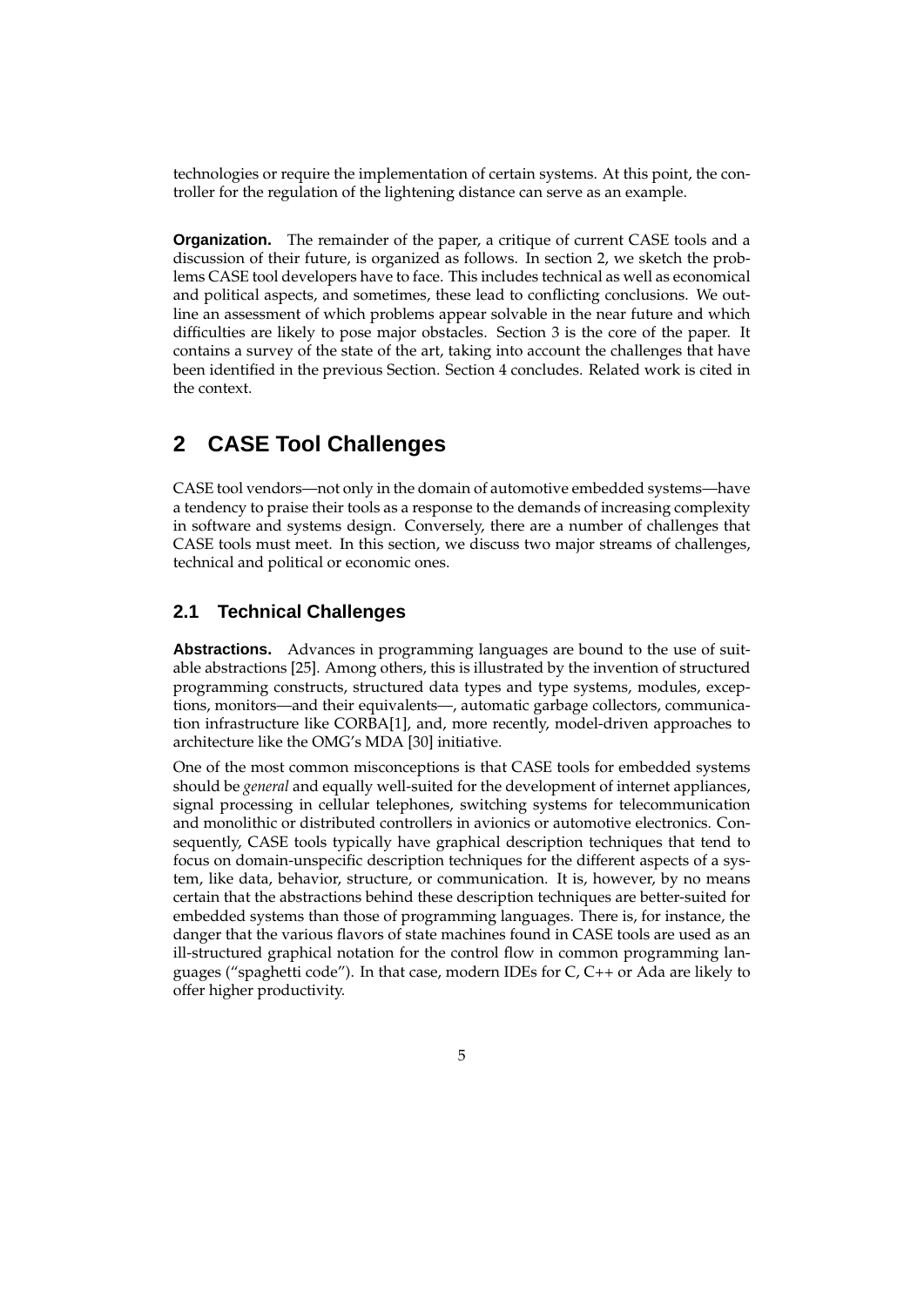As long as commonly accepted abstractions—understood in terms of re-usable ontological entities—are not found, we deem domain specificity desirable. In fact, collaborating in a domain specific manner might well be the only way to identify generally applicable abstractions. It is unclear whether, for instance, the aspect of communication can be concisely described by the same description techniques both for CAN buses and time triggered architectures [30]. Common abstractions for the task scheduling of real-time systems are somewhat in conflict with abstraction for modular system structures [16]. For other aspects of modern automotive systems, such as fault tolerance, monitoring, auditing and maintenance, suitable abstractions are under-developed and little understood; it is no surprise that suitable abstractions for these aspects still remain to be found.

**Code generation.** A popular argument against the use of CASE tools is code quality, both in terms of memory requirements and execution speed; for automotive electronics, this argument is often accompanied by a reference to cost pressures that forbid the move to controllers with higher processing power. Although the code quality of modern tools has improved to a point that generated code has actually been deployed, code generators will need further improvement (unfortunately, many optimizations work only for a given compiler and target platform, which somewhat contradicts the use of high-level languages as a portable assembly language).

The problem of code generation from models in non-trivial. Models in CASE tools are used because they are abstractions, because they hide details. On the other hand, in order to become operational, code generation from models requires a degree of precision that is akin to that of code. This approach is, for instance, implemented in ASCET-SD (ETAS) for single ECUs or within Matlab with associated code generators like Beacon or TargetLink. Models must thus integrate different levels of abstractions, they must deal with both abstract descriptions as well as concrete interfaces with operating systems or bus infrastructures. That this is at least feasible for some aspects is, for instance, illustrated by ASCET-SD or the language Giotto [13]. Suitable descriptions of platforms remain to be found; tailoring of CASE tools to specific needs remains to be investigated.

**Tool integration.** Third, unless one is convinced of the possibility of one tool that solves all problems, the integration of different tools becomes an issue. Building explicit meta models and integrating different meta models is a difficult challenge. This is particularly if the issue of semantics is taken into account. The degree of formality of a semantics does not seem to be point, rather, we consider its simplicity a necessary prerequisite.

Note that a purely syntactic standardization as in the UML does not suffice.

**Certification.** The development of X-by-wire technologies for automotives puts high demand on the quality of code and development process. The field of avionics makes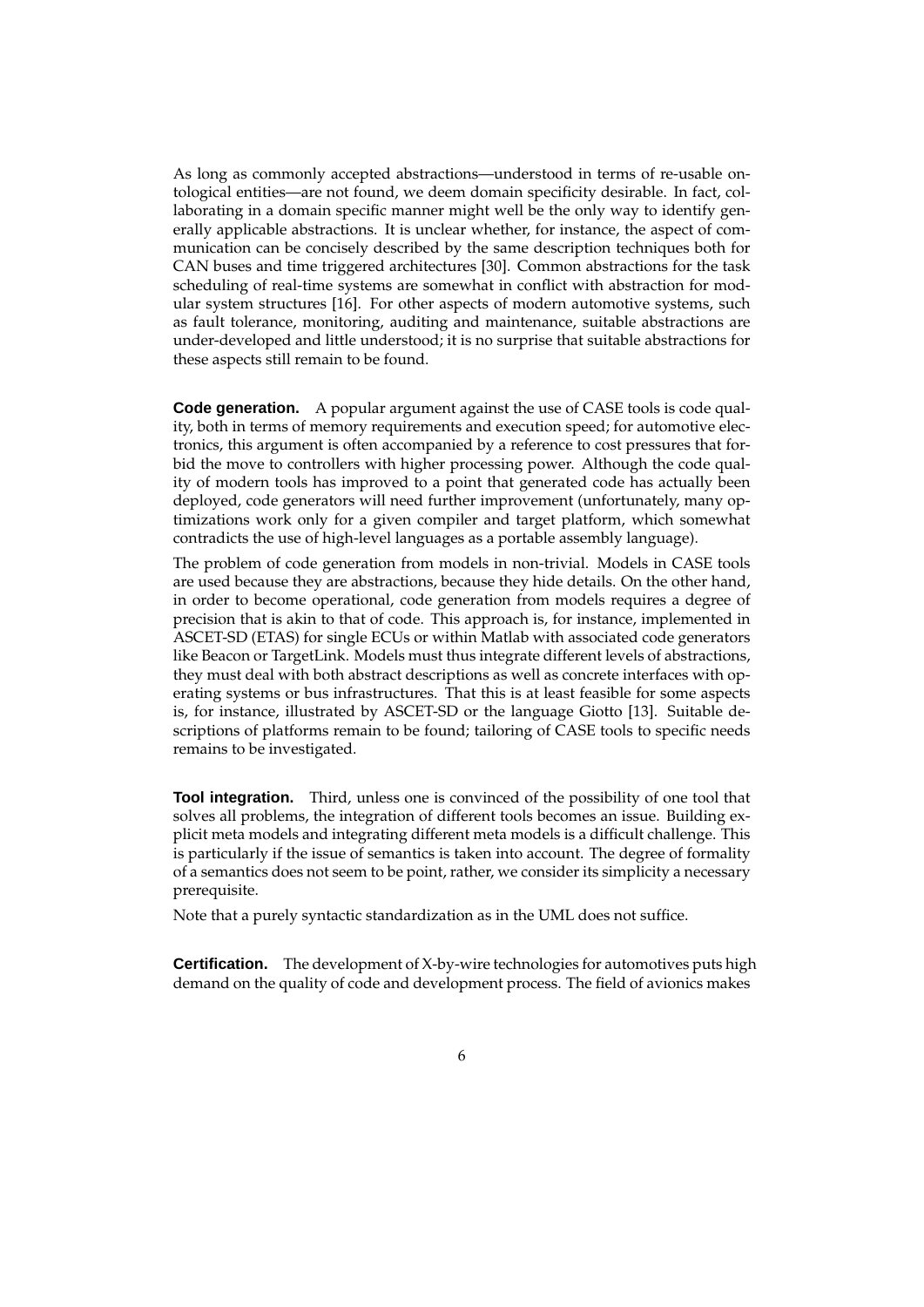use of elaborate certification processes, like DO-178B; it is likely that similar (albeit streamlined) approaches will be established for automotive electronics.

The avionics standards in general require the entire tool chain to be certified, which is a difficult problem. The short-term solution to this problem seems to be a focus on support for the certification of generated code rather than certification of the tools. Implications for the process are unclear. Certification of code also puts demands on the readability and traceability of the generated code, which forbids many optimization techniques.

In any case, it certainly is possible to integrate model-based code with code certification processes. Preliminary work for avionics has been done in the project MOBASIS [9]; it can easily be generalized for automotive electronics.

**Traceability.** Fifth, tracing the software development is yet unsolved by CASE tools. While this is also true for traditional code-centered development, the issue obviously becomes more prominent for systems of increasing complexity. This also includes requirements tracing. Support by means of tools like DOORS only is a first, if popular, step. It remains insufficient, unless one is able to structure requirements in a given domain in a consistent and reproducible manner, and unless the very nature of requirements in automotive systems is understood.

### **2.2 Political and Economic Challenges**

In addition to the more technical issues mentioned above, CASE tool vendors are faced with a second kind of difficulties.

**Vendor lifetime.** The past years have seen the rise and fall of many tool vendors: Typically, companies that use CASE tools have a much higher lifetime than companies which produce them. The fear of vendor lock-in is a major reason that CASE tools are not used more widely. Small companies with uncertain prospects are not likely to be appointed as partners for large projects. Note that a similar situation for compiler vendors had been circumvented by standardization of programming language syntax and semantics; such a process, however, is unlikely to occur for embedded system description techniques in the near future.

**Market size.** In spite of the number of CASE tools currently available for embedded systems design, both market penetration of each particular tool and tool acceptance by embedded systems engineers is still rather low. From the point of view of the tool vendors, the CASE tool market—particularly for automotive systems—, certainly is not a mass market. The number of licenses is naturally restricted. This does not improve when domain-specific tools and description techniques are advocated. Building CASE tools, however, is a costly undertaking. There are two possibilities: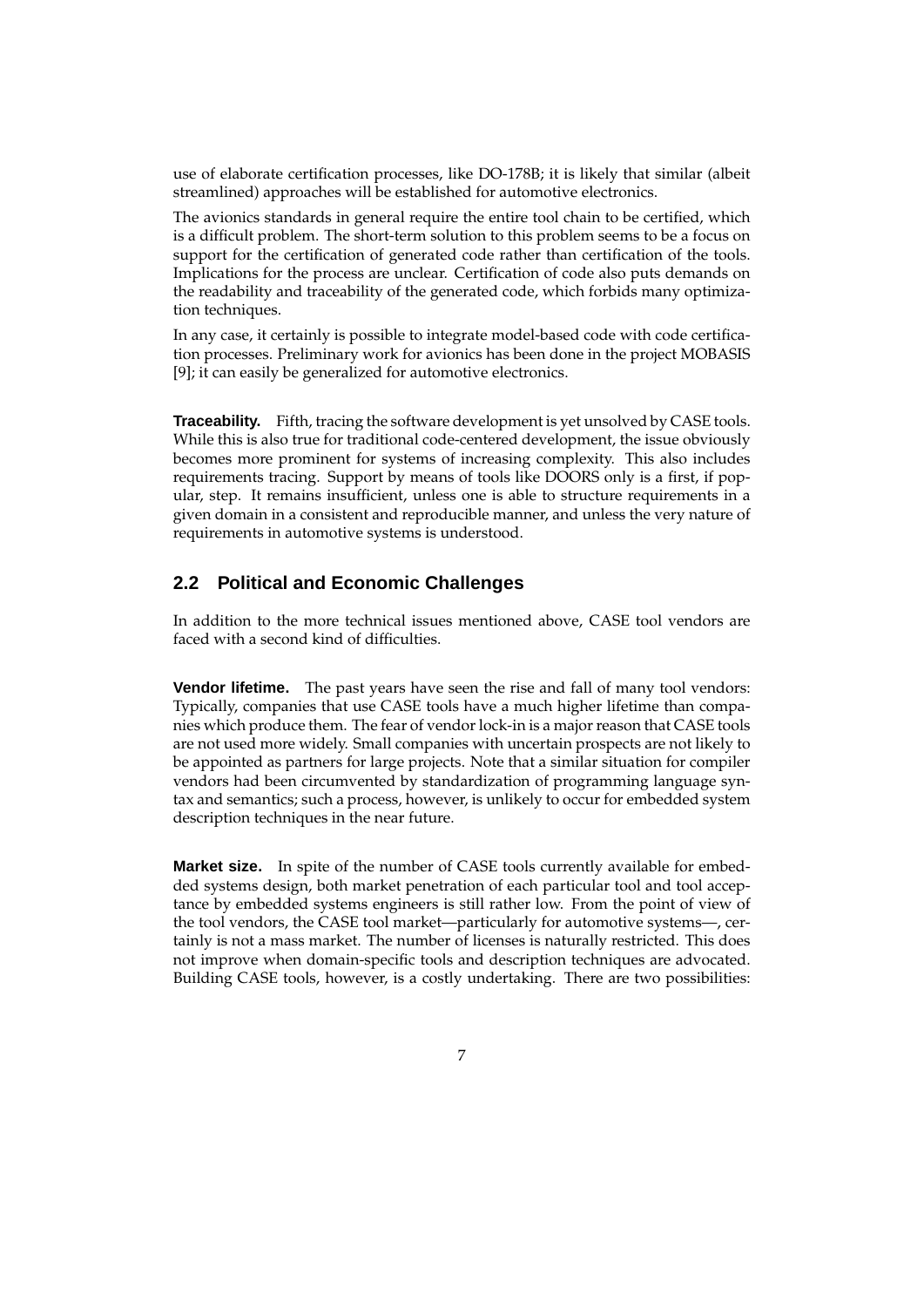one can demand high prices for CASE tools which, in view of their currently limited capabilities, does not increase their attractivity. Alternatively, tool vendors can try to litigate expensive consulting and maintenance contracts. Outsourcing the mastery of process-critical methods and tools clearly is a critical option.

**Supplier management.** Typically, automotive controllers do not come from a single supplier; different controllers come from different suppliers, sometimes even the supplier changes for different controller series. The distribution of controller requirements and the collection of the final controller software is difficult unless tools and their description techniques are heavily standardized. Similar to the problem of tool integration mentioned above, a purely syntactic standardization as in the UML does not suffice.

**Developer education.** Most of the benefits of development with CASE tools come from the higher abstraction level of their description languages; consequently, the pure size of the descriptions is reduced, and—in theory—so is the size of the development team. However, in practice abstraction works only up to a point; then it is difficult to find developers that have the necessary education to skillfully work with the abstractions. This effect can be observed with the highly abstract functional programming languages Haskell [32] and ML [20]; although they are taught as a first programming language in many universities world-wide, their actual use is limited mainly to universities and research institutions —a phenomenon, which in view of the development of the Java language, cannot simply be blamed on the assumed "inefficiency" of these languages.

For CASE tools, this means that increasing the degree of abstraction requires engineers to be able to see a system at a high level, while, at least currently, they must not forget the implications at the level of the actually deployed system. Of course, this problem is not inherently bound to the use of tools but also applies to code-centered processes. However, structuring complex systems is a demanding activity, and experts are scarce. Less excellently educated engineers are unlikely to embrace CASE if they do not see the need nor understand the underlying design principles.

# **3 State of the art of CASE tools**

Case tools provide a valuable support for the presentation and analysis of models. Their characteristics as listed above have been tackled to a certain extent by different existing CASE tools. In this section we schematically present these tools by addressing which concepts have been developed so far as well as the current solutions in the market, and discuss their strengths and weaknesses.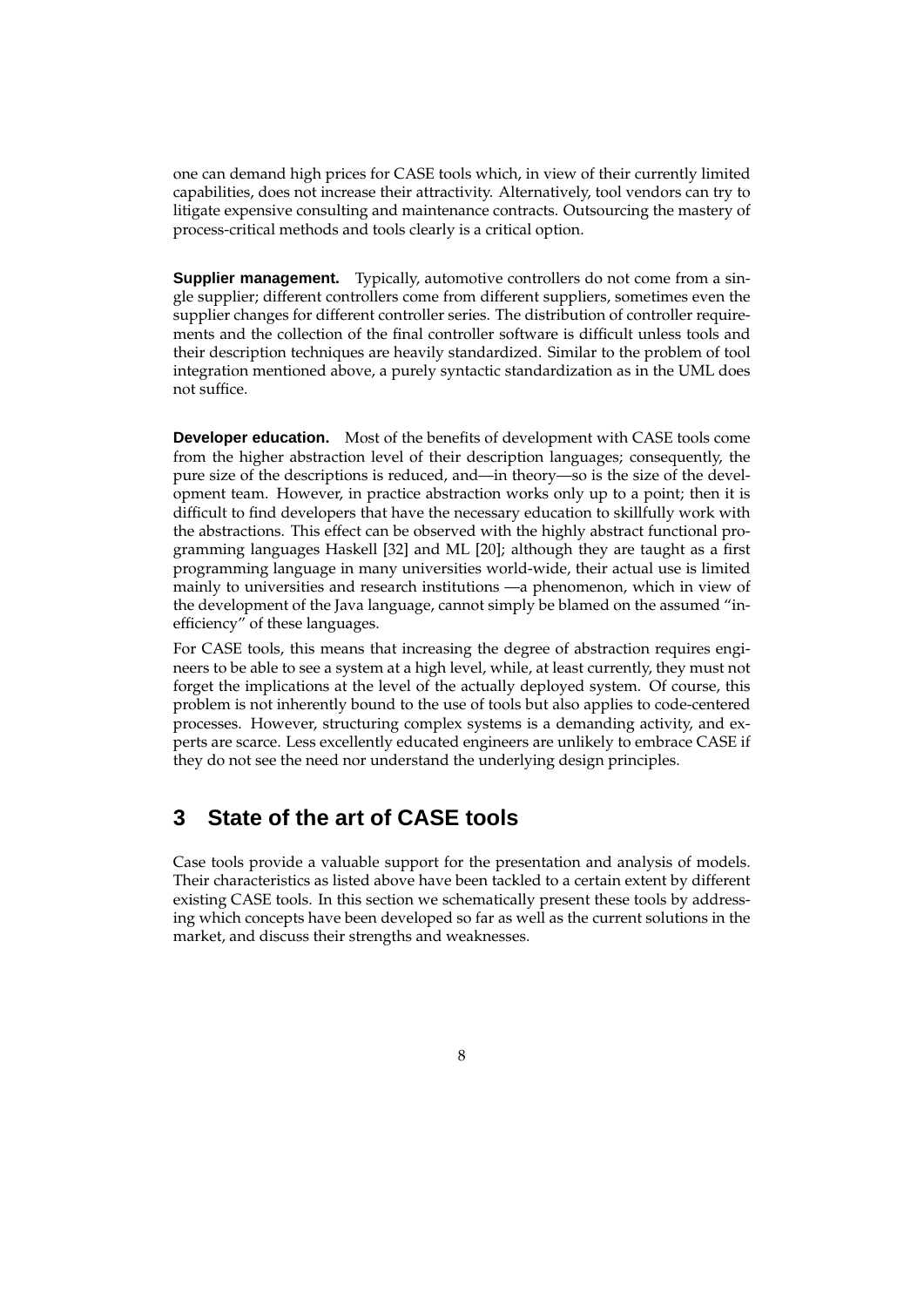## **3.1 Developed concepts**

The tasks and characteristics of (potential) CASE tools can be gathered in concepts as detailed below.

#### **Graphical modeling techniques**

Today's CASE tools, in particular those applied in the automotive domain, are dominated by graphical description techniques, and this not just only because of the impact of object orientation. The goal of using diagrams is to have at one's disposal a language-neutral modeling instrument without being tied to the intricacies of a programming language. This makes it easier to present a system under development to (potential) customers and discuss with them their visions, needs, and critics. Most used techniques are class or block diagrams for structure modeling, state based techniques such as Petri nets or statecharts for behavior and control flow modeling, and message sequence charts or sequence diagrams for interaction modeling.

#### **Views and model management**

A major approach of CASE tools to reduce the complexity of system development is the decomposition of a system description in views described by the modeling techniques discussed above. Views concentrate on aspects relevant for particular development taskts or provide abstractions suitable for specific development phases or tasks.

Almost all CASE tools provide at least views for modeling the logical structure and behavior of a system. Further views frequently provided are diagrams for the specification of component interaction, use cases, deployment, and related implementation specific structures.

Because of dependencies between development steps, it is natural that these views are not orthogonal: For example, a behavior model belongs to a component in the structure view, or an interaction refers to a component also specified in the behavior view. This redundancy requires mechanisms for ensuring consistency, either by consistency checks or by an appropriate propagation of changes. Such mechanisms are either based on explicit consistency conditions between the internal representation of its model elements in the tool or by a mapping of the views into an abstract meta model which avoids redundant representation.

Most CASE tools provide model management functionalities for versioning, further configuration management, and group work support such as change logs and access control.

#### **Model analysis**

Once a software system, be this prototypical or not, has been developed, a deep comprehension of the generated system and also tuning of the model might be advisable. By comprehension we mean an understanding of the system such that the designer knows to what extent the system is correct and fulfills its requirements.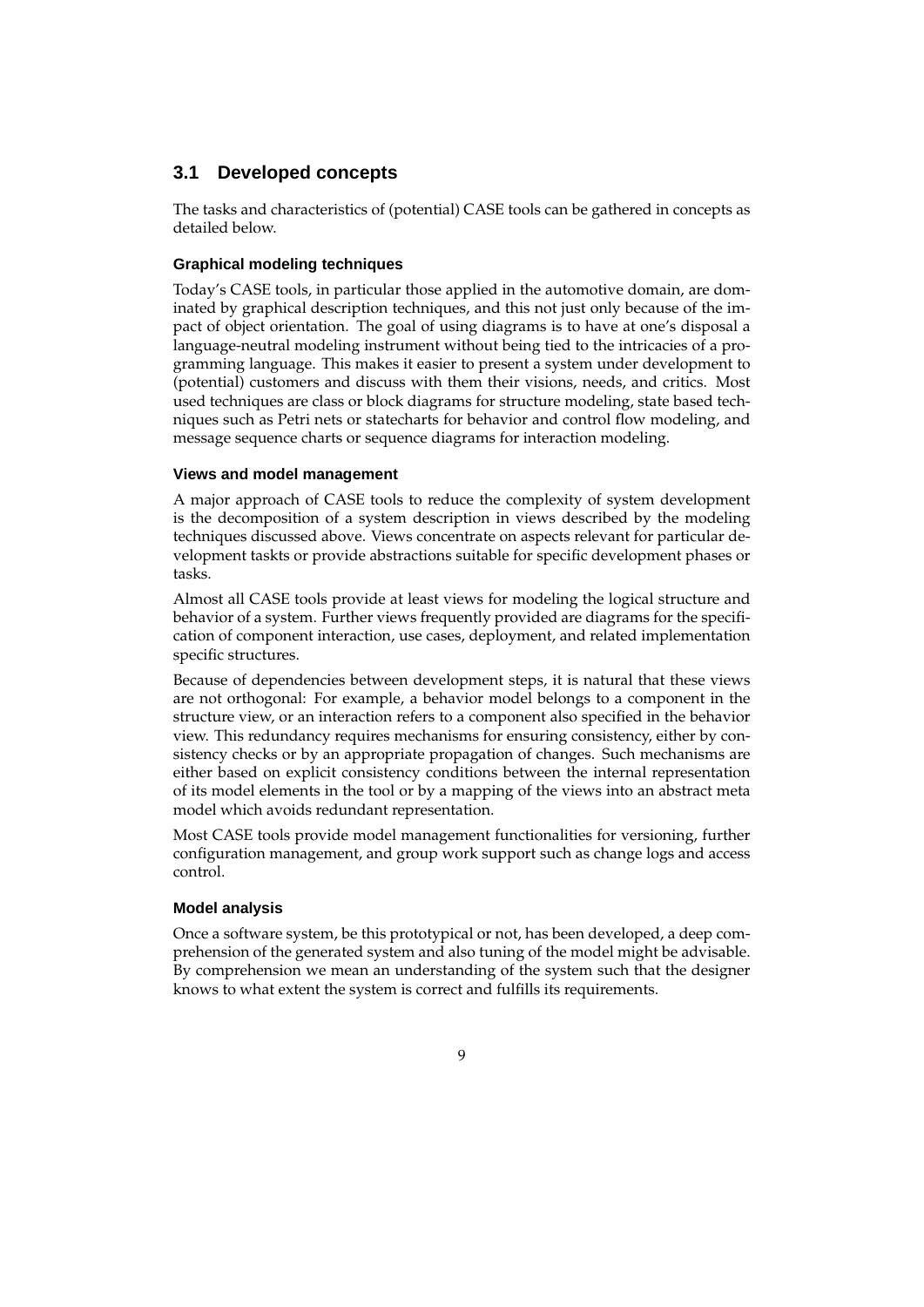Given an object-oriented model expressed for instance with the help of UML, there are tools that can generate package dependency diagrams, recover and display inheritance trees, or track any other kind of relation as a method parameter or a return value, such as dependencies, associations, realizations, and class usage. Tools exist that claim to have the ability to use integrated simulator for performance analysis of real-time systems or to provide export facilities (e.g. based on XML) in order to use an external simulator. To export structure of a model is relatively easy, a major challenge is to export behavior as well.

Quality assurance features, like for instance audits that help detect when the design is poor and metrics, spare developers from searching code for errors. Built-in unit testing, moreover, helps uncover problems during the coding process.

#### **Automation of development**

Ideally, once a model is constructed, a program is generated automatically. As a matter of fact, parts of the model can indeed be generated automatically by several CASE tools that moreover conform a specific architecture. For instance, the user can select an object and generate the classes necessary to make it conform to a Design Pattern, make an executable component out of it or convert it to the class that can be accessed remotely in accordance with the Java RMI specification. In this context, the designer usually abstracts from the communication paradigm that underlies the connection (i.e., the bus) between model and simulator.

Automatic code generation from a model is also termed forward engineering. Sometimes changes or even development are undertaken directly on the program code. There are tools that support reverse engineering, they e.g. attempt to automatically generate class and sequence diagrams from source code. A CASE tool supporting both forward and reverse engineering is said to provide a means for round-trip engineering. Simultaneous round-trip engineering eliminates code and model mismatch; changes to the model or the code can be made and both stay consistent with each other, no extra steps are needed.<sup>1</sup> A further concept is that of re-engineering, which denominates the task of changing an existing system in order to meet new requirements.

Also, as an important feature in order to increse the level of automation in the development process, many CASE tools provide facilities for reporting, e.g. for analysis and documentation.

<sup>&</sup>lt;sup>1</sup>This is true with respect to structure. Regarding behavior, on the contrary, some adjustments have to be done by hand. In the UML realm, code can be generated from both state diagrams and activity diagrams, sequence diagrams can be generated from code and state diagrams from sequence diagrams. All these functionalities composed, on the one hand, do not suffice for real mismatch elimination, and on the other, to our knowledge they are not integrated in a single CASE tool.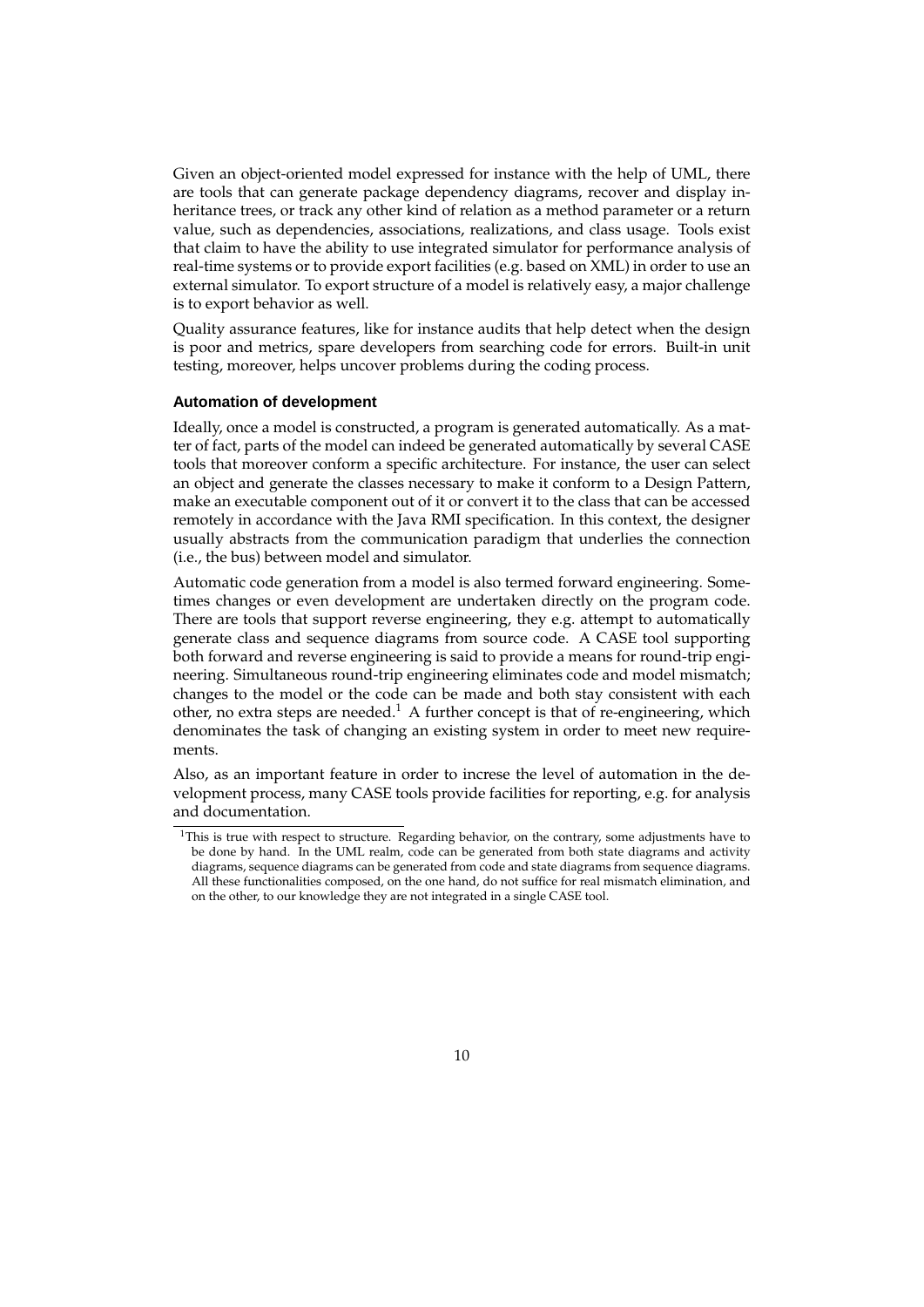### **3.2 Current solutions**

The present and most well-known CASE tools and the support provided by them can be characterized as detailed below. We restrict the description to representative commercial tools. This summary is not intended to be complete: it provides a survey on current CASE tool *concepts* and refers to representative tool implementations.

#### **UML**

The Unified Modeling Language (UML [21, 23, 22]) is a collection of notations used to describe a software intensive system in its different stages of development as well as from various perspectives. It is an object-oriented notation and meanwhile has become a de facto standard. UML defines use cases, class, object, sequence, collaboration, activity, state, component, and deployment diagrams, and puts the Object Constraint Language (OCL [35]) at disposal for the specification of additional conditions that cannot be diagrammatically stated and are to be applied against a modeling element. In other words, UML has been designed as a universal notation for the whole development process from requirements analysis to implementation, at least for business applications (although many efforts are being undertaken in order to make UML applicable in other fields).

However, the application of the different diagram types as well as the relationship of them with each other is not clearly enough stated. Moreover, the semantics of UML diagrams is not univocally defined. Thus, according to the numerous different interpretations of behavior models, results in analysis for "seemingly equivalent models" differ widely. Furthermore UML lacks a component concept that could serve as basis for software architecture; see [12, 11].

As a result of these ambiguities, UML is so far mostly used only for documentation purposes, unfortunately.

#### **UML-RT**

The UML and powerful modeling constructs originally developed for the modeling of complex real-time systems in the Real-Time Object-Oriented Modeling language (ROOM [27]), have been combined into UML for Real-Time (UML-RT [26, 18]). It is directed at developers of complex real-time software systems (e.g., telecommunications, aerospace, defense, and automatic control applications).

The complexity of real-time systems arises from aspects like concurrency, dynamic behavior, variable loading, and memory and processing limitations on target platforms. In the continuously expanding area of telecommunications, and because the business gets more and more competitive, to those aspects we may add the necessity of a faster and cheaper development process of real-time applications.

The execution model of UML-RT focusses on high-level system modeling and leaves open many implementation concerns like e.g. performance and efficient code generation.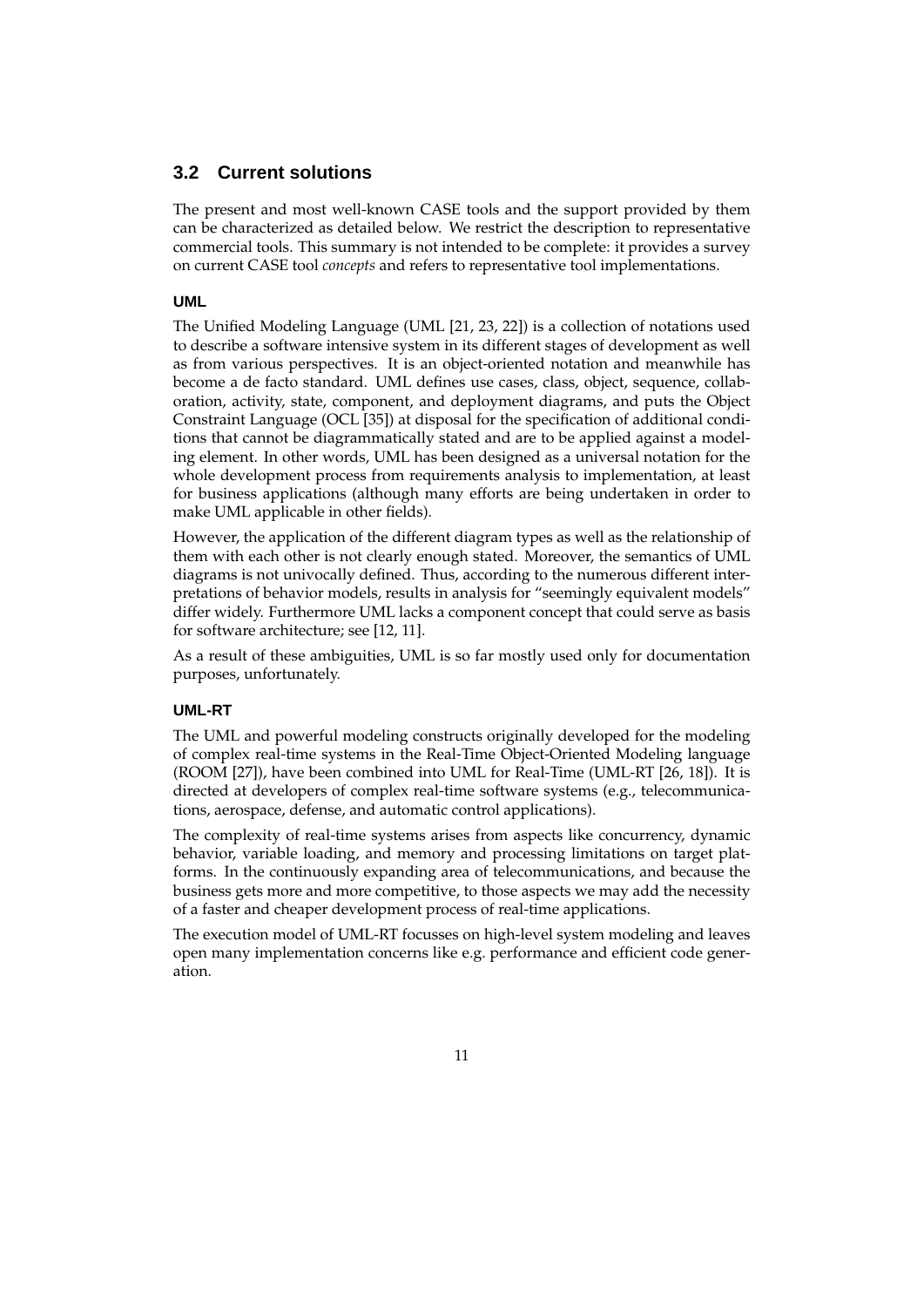#### **ASCET-SD, Stateflow, and Betterstate**

The tools ASCET-SD [2], Stateflow [8] and Betterstate [4] facilitate the development of time discrete embedded systems by means of structure diagrams and a variant of statecharts. Systems are specified at a rather detailed level of abstraction: communication between components is specified by means of shared variables, there are no abstractions which ensure the reception of sent messages or avoid duplicate reading. Behavior is modeled at an implementation-oriented level including implementations of algorithms (in the programming language C) and the scheduling of the computation of components.

Betterstate and especially ASCET provide facilities for efficient code generation and simulation. For Stateflow, the external code generators Target Link [6] and Beacon [3] are availavle. Support in all these tools is mostly limited to sysetms with one electronic control unit (ECU). Though, limited Modeling extensions for distributed systems exist for Stateflow, and a as more general solution, the toolset TITUS [] is under development but not available yet.

#### **Matlab/Simulink and MartixX**

Matlab [8] and MartixX [] enable the specification of both message and time discrete and continuous embedded systems by means of block diagrams from control theory. The system structure is specified in terms of control blocks and signal/information flow. The behavior of each control block is specified by a control algorithm. Similar to discrete, state based descriptions, the specification includes the scheduling of the execution of control algorithms: They can be activated periodically (specified by sampling rates), continuously or triggered by events.

Both approaches provide a simulation environment which allow to analyze the behavior of a control system in "logical time". This simulation abstracts from actual consumption of resources by control blocks, and thus of schedulability problems. The simulation is computed in discrete steps. The granularity of this discretization can be specified in order to constrain the divergences between simulation and actual physical behavior to an appropriate measure.

Both tools include the integration of state based description techniques for discrete system parts: Matlab is interconnected with Stateflow and MatrixX with Betterstate.

#### **VCC**

VCC [5] provides a rather detailed abstraction level in the specification of embedded systems which focuses on the analysis of run time behavior and performance aspects in the context of concrete hardware. VCC provides hierarchical structure diagrams with components, connectors and ports similar to ASCET-SD or UML-RT. Component behavior is specified by a variant of C programs.

VCC provides a mapping of the logical component structure to a hardware model which includes the specification of clock cycle times of processors, the consumption of clock cycles by algorithms and characteristics of communication busses. Based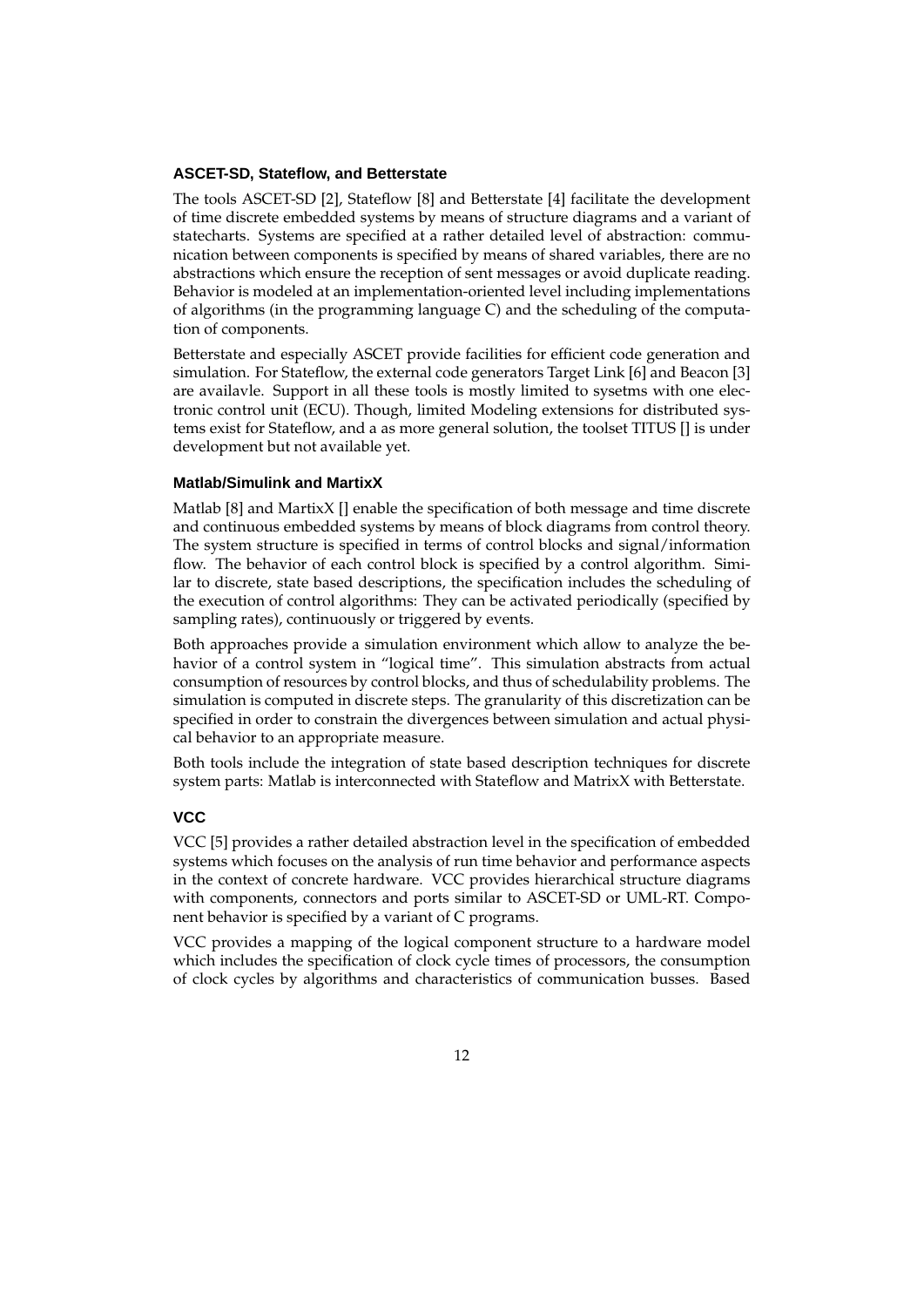on both models, a simulation environment enables both the logical analysis of the systems functionality and performance analysis considering resource consummation and timed behavior.

#### **AutoFocus and Esterel**

Verification support by the tools mentioned above is mainly restricted to simulation environments. AUTOFOCUS [**?**, **?**] and Esterel [7] tools provide a more elaborated verification support:

AUTOFOCUS specifies the structure of embedded systems by means of system structure diagrams (SSDs) consisting of components, port interfaces and communication channels, and the logical behavior by a syntactically restricted variant of Statecharts (STDs). Based on a formal semantics for these techniques, AUTOFOCUS provides support for the generation of test cases (in most other CASE tools only, if at all, the execution of tests is supported) and model checking techniques, as well as a simulation environment and code generators.

Esterel specifies embedded systems by means of a synchronous, formally founded programming language and provides facilities for verification using model checking and testing, and test case and code generation (also state based graphical techniques: Esterel studio)

#### **Doors**

The CASE tool doors focuses on the traceability aspect of requirements engineering. Traceability is supported by linking interdependent artifacts in system development specified in general purpose tools such as text editors and spreadsheets and special purpose CASE tools through a hyper link structure.

This way, doors supports the navigation through artifacts of development. Further, it provides facilities for automated generation of documentation. The feasibility of doors' link structures depends on two aspects: first, the granularity at which artifacts of special purpose CASE tools can be linked (this depends on interfaces of those tools). Second, and most important, a clear model of requirements and their relations. is necessary. This has to be provided by the user.

#### **Others**

As stated above, this survey is far from being complete. It focuses mainly on designoriented approaches which have been used or assessed in automotive development projects. Beside them, there are a lot of other approaches:

These comprise tools based on Petri nets such as PEP [], tools successfully used in related domains such as SDL (e.g. Tau [**?**]) in telecommunication, and numerous academic languages and tools focusing on specific aspects such as timed behavior (*Timed Automata* [**?**, **?**] and *Giotto* [**?**]), interface specification (*Interface Automata* [**?**]) and hybrid systems (e.g. [**?**, **?**]). Also there are approaches for meta CASE tools (e.g. META-CASE []) which provide facilities to customize general notions like state based de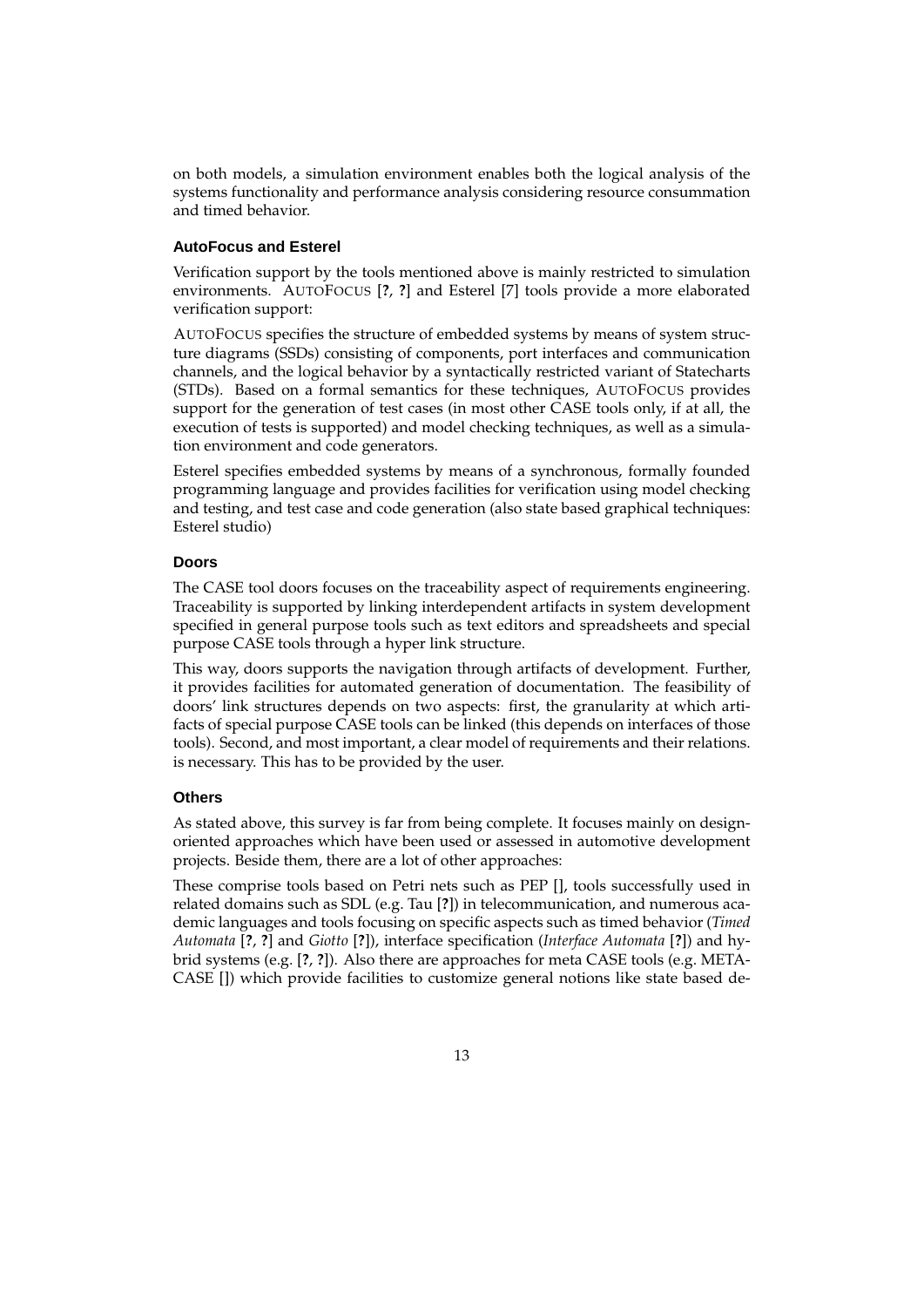scriptions to application specific needs.

### **3.3 Strengths and weaknesses**

The above addressed CASE tools show strengths as well as weaknesses. This section is devoted to identify these.

#### **Comprehensiveness and abstraction**

A principal challenge to CASE tools in order for mastering complex development projects is the support of appropriate, comprehensive abstractions for each development task and the integration of different abstraction levels.

By far most of the CASE tools discussed above provide graphical description techniques both for the specification of a system's structure and behavior. The two dimensional presentation eases comprehension of complex structures and behaviors compared with the linear structure of programming languages, since artifacts like control loops have a closed, intuitive representation. Graphical modeling languages are no universal remedy for comprehensive models: As abuse of programming languages can result in spaghetti code, abuse of the expressiveness of modeling techniques can result in, say, ravioli structures.

Whereas modeling languages cannot be blamed for the possibility to abuse them in general, there are weaknesses concerning their structuring mechanisms which prolifer poorly structured modeling: For example, the UML does not enforce restrictions on the entering and exiting substructures of statecharts, and the relation between state based behavior and algorithmical and data aspects is often ill-fated.

Assessing today's CASE tools concerning their support for abstractions requires considering individual aspects: some CASE tools provide abstraction from concrete communication specifics such as to ensure message transfer. For example, the communication model guarantees that every message sent to a receiver is actually being read. ROOM also allows for the abstraction of actual execution time of specific interactions. Case tools like ASCET-SD and VCC enforce a much more detailed modeling because they aim at the analysis of timed and communication aspects. Still, languages like ROOM have severe shortcomings concerning abstraction: computation - and even communication constructs - need to be specified at the level of implementation in programming languages, and there exists, for example, no abstract construct for synchronization tasks.

These examples reveal another serious problem: Each development phase has its own needs for abstraction, appropriate abstractions for requirements analysis fundamentally differ from design abstractions and implementation. The discussion of state of the art CASE tools in the previous section shows that the level of abstraction in those tools is manifested by language design decisions. For example, ROOM's communication paradigm is inadequate for time and performance modeling, whereas the paradigm of ASCET-SD, VCC and others enforces over-specification if applied in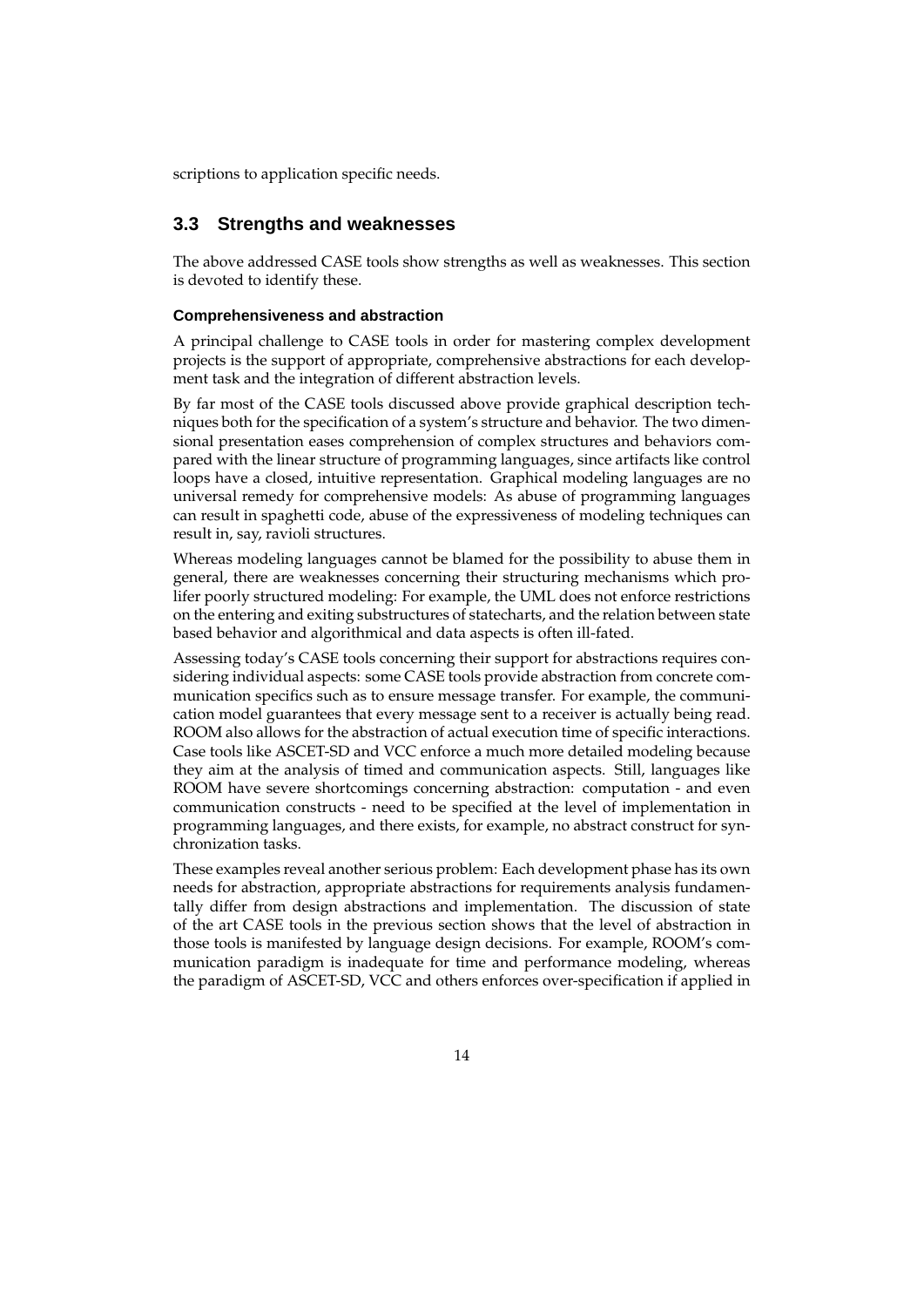early phases of development.

Integrations of CASE tools in order to cover different development phases are mostly not available yet. Only hyperlink structures (without semantical foundation, see below) through the doors tool and a few linkages between modeling tools and code generators and validation tools are available so far. Beside that, integration of CASE tools is still a matter of research, e.g. in [**?**, **?**].

#### **Consistency of models**

As stated in Section 3.1, consistency between views can be reached by explicit conditions or else based on an integrated meta model. In general, the quality of mechanisms ensuring consistency depends on the completeness of consistency conditions or, in the case of meta model based tools, the completeness of the meta model and the extent to which it is free of redundancy.

Consistency in current case tools is, if at all, preserved only partially so far: For example, many tools allow the specification statecharts with transitions not connected to states or communication channels not connected to components. However, also strict policies in order to preserve consistency can have their disadvantages: systems development usually considers a rough sketch of the system an its requirements first, bookkeeping mentality can severely hinder creativity. As an example, some CASE tools require to have all datatypes already predefined when starting the specification of an interaction scenarios by a MSC, i.e. force to specify details before the rough lines of the considered protocol.

These examples show that there is a need for improving CASE tools both by more elaborated consistency check mechanisms and in a way that the control of the process of ensuring it is kept by the user.

#### **Validation and code generation**

Many of the CASE tools mentioned above support validation usually by way of animation (also called simulation and model-level debugging). However, in most cases simulation is only supported at a very detailed abstraction level. Simulation of dynamic models is a tool for testing the behavior of design in advance, before spending the time and budget on the cycle of coding-testing-coding. Higher quality in shorter time is gained thanks to the ability to verify and validate design very early at the development life cycle. For instance, multi-threaded objects are able to be checked for deadlocks.

Simulation is especially feasible for deterministic models; for non-deterministic ones, it is not clear if a simulation run covers all relevant behaviors. Thus in extreme cases, the actual system may behave completely different from the behavior shown by the simulator.

Use cases, sequence diagrams, statecharts or Petri nets can be animated. Some CASE tools, e.g. SoftModeler [17] and ARTiSAN Real-time Studio [33], allow step by step execution and animation of multi-threaded sequence diagrams. We find CASE tools,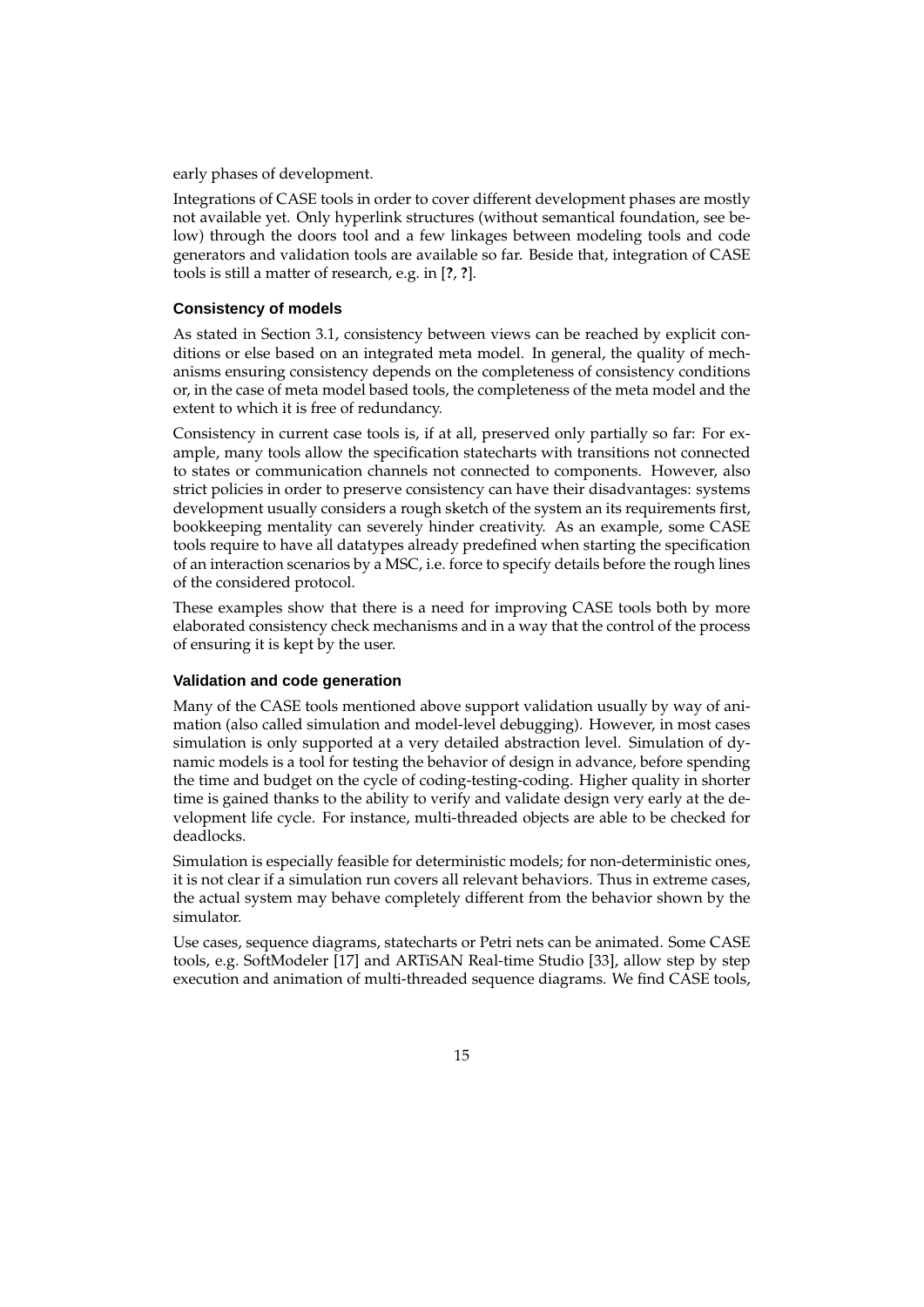e.g. ARTiSAN Real-time Studio and Rhapsody [15], that support statechart animation, in some cases both forwards as well as backwards. The user can interact with the animation and even alter it. During animation, the actual state of the object can be explored, and event occurrences can be executed, state transitions are visualized. Petri net animation is available only in academia; see [19].

Whereas there are many examples for successful applications of simulation and code generation for testing and rapid prototyping, code generators often fail to fulfill requirements of specific domains to an extent that generated code could be used as the actual implementation. Examples relevant for the automotive domain are the need for sophisticated optimizations concerning code size and execution time.

A more formal approach to validation are the mechanisms put at disposal by tools like e.g. AutoFocus [14], which integrates both a model checker and a theorem prover, that support mathematically founded simulation and debugging of models. Also Esterel Studio is a graphical modeling environment that offers formal verification facilities and automatic generation of code, which supports interactive behavior simulation.

#### **Traceability**

Traceability in a development project is viewed as the problem of maintaining an information system that keeps the relevant links between artifacts developed and delivered by a development process, in particular implementation and dependency relationships in the model. Traceability facilitates user requirements testing as well as realization of requirements changes. There are CASE tools, e.g. doors/ERS, MagicDraw (see [28]) and Enterprise Architect (see [31]), that let the designer capture this information using realization links. Analysis diagrams associated with processes, use cases, classes, etc., capture the realization relationships.

So far, a formal definition of how to specify a traceability relation between model elements of different views or diagrams (be this within the same tool or spanning across different CASE tools) and of its formal semantics is missing. A proposal to overcome such difficulties with stress on change of requirements can be found in [34]; the document structure defined therein is currently used in a research project with DaimlerChrysler.

#### **Reuse**

Concerning the efficiency of systems development, a frequently uttered request is to extend the potential of reusing artifacts, components and code. Most description techniques used in state of the art CASE tools are labeled as object oriented, and one of the major goals of object orientation was to improve the potential of reuse. Nevertheless reuse is poorly supported in CASE tools:

Most case tools provide import and export functionality for parts of models. However, more elaborated mechanisms supporting e.g. renaming, instantiation, parameterization and adaptation of model elements (e.g. class diagrams enable the extension of classes by subclasses, but what about the behavior?) are almost entirely missing so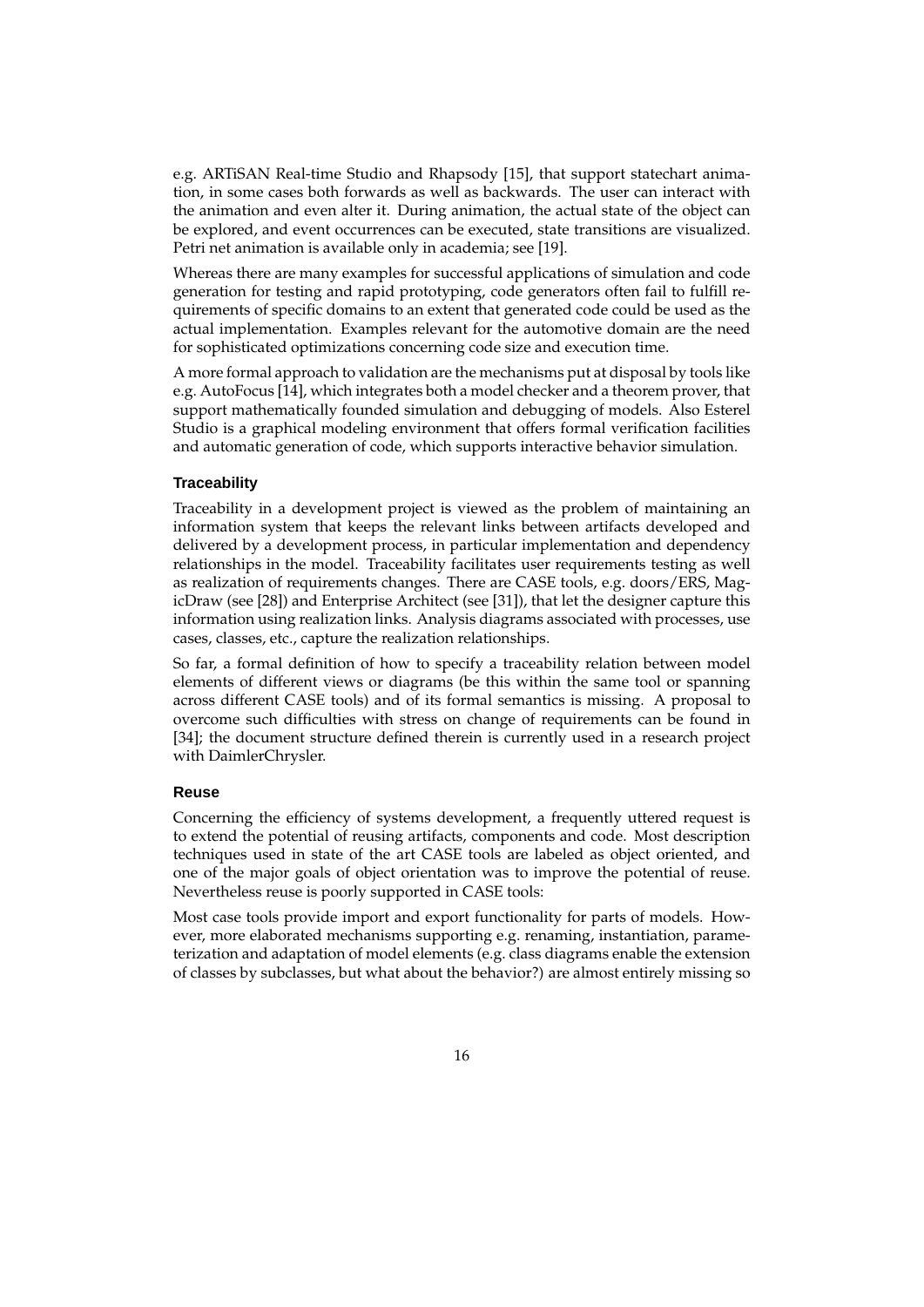The necessity for more powerful solutions for reuse is witnessed for example by a successful idea - design patterns: Although there is a fast growing literature on proposed patterns in design, there is virtually no commonly used case tool for which a library of patterns or standard model element is available $^2$ .

#### **Real-time requirements**

CASE tools are available, for instance Rapid RMA (see [29]), that contain multiple analysis capabilities, which allow designers to test software models against various design scenarios and evaluate how different implementations might optimize the performance of their systems. In this way, potential scheduling bottlenecks in both soft and hard real-time systems can be isolated. For instance Together ControlCenter is able to use an integrated simulator for performance analysis of real-time systems or to export to XML and use an external simulator.

#### **Independence of tool vendors**

The most notable approach to limit the mentioned threats by dependence of developers on single tool vendors is standardization. Concerning CASE tools, the most relevant effort in this context is standardization of specification languages and their representation.

The discussion of existing tools above shows that many specification languages in current CASE tools are neither standardized nor conceptually integrated so far. There are only a few import/export functionalities which allow to transfer models between competing tools. Experiences from related fields like computer aided design (CAD) suggest that we cannot expect much more than, at best, peer to peer exchange: Numerous efforts have been made to establish feasible exchange formats for tools for computer aided design but, until now, all approaches face the problem that model exchange leads to severe loss of information.

Still there are specification language standards relevant for the automotive domain, namely ITU MSC and SDL, and the UML. Since the UML is supported by numerous tool vendors, especially for this language the exchange of models between tools from different vendors became quite relevant. The most recent approach by the OMG is the Meta Object Facility (MOF) [] as meta model for object oriented design and the XML based representation standard XMI [] for MOF compliant models. Further relevant exchange standards independent of the UML are CDIF [] and MSR [].

Most UML CASE tools claim to support XMI. However, the feasibility of model exchange based on XMI is still rather limited until now: Due to weaknesses in the specification of both the UML and XMI and because of the ongoing development of both stanards (partly without downward compability) model exchange works at best for subsets of models. Experiences show that even the exchange between tools from the

#### far.

 $2$ Well, this is a general remark on case tools. Actually, for embedded systems the literature on patterns is rather poor ...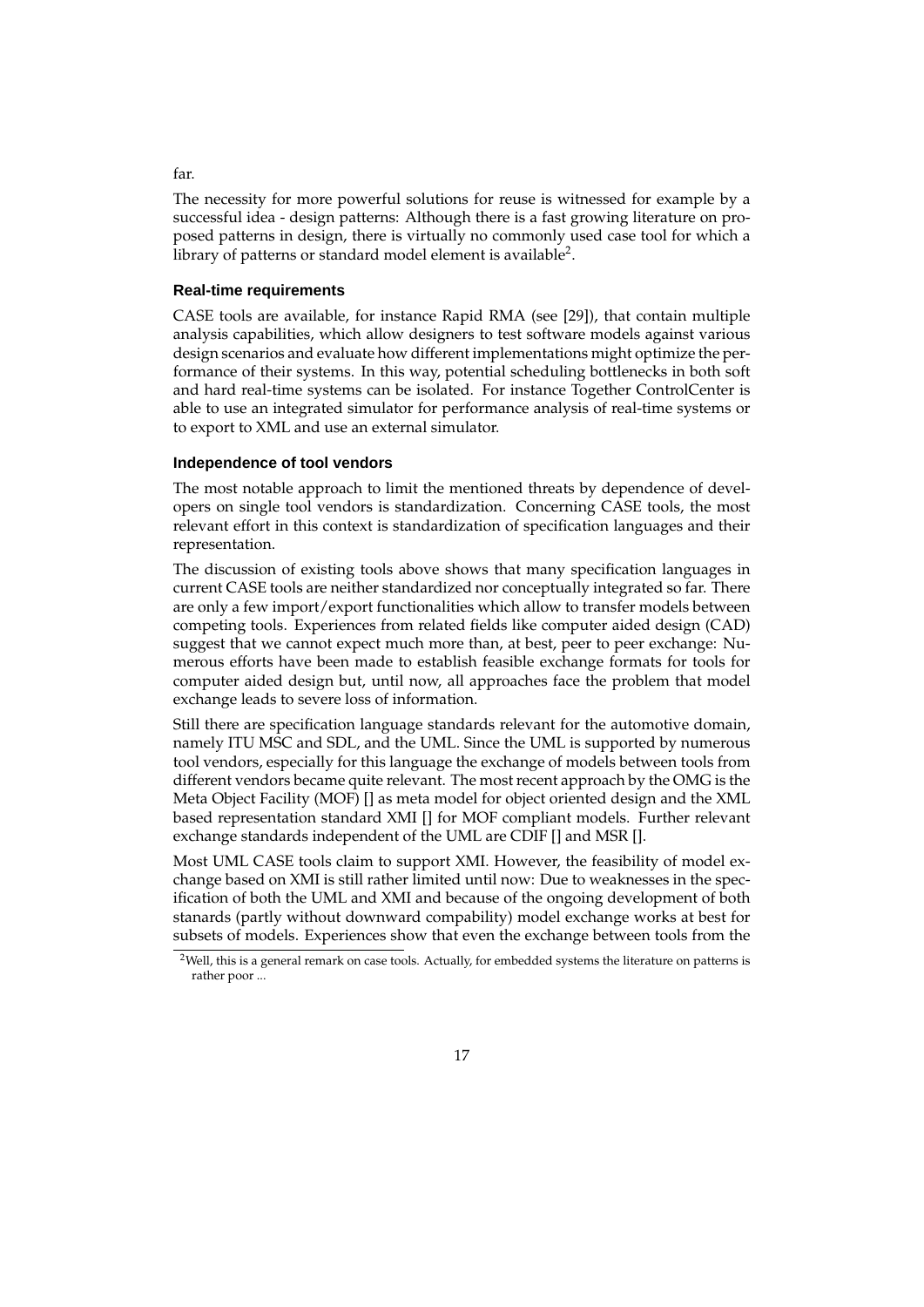same vendor often leads to loss of information.

With the UML, the XML based exchange format XMI is defined. Due to continuing changes in the meta model and weaknesses in the XMI specification, diagram interchange between different CASE tools is not possible so far, even between CASE tool versions of the same tool vendor.

# **4 Conclusion**

While CASE tools for automotive applications have been used with partial success notably for rapid prototyping—they are not suited for an integrated application throughout the software development process.

We believe that the main reason for this failure are the lack of suitable domain-specific abstractions and description techniques for automotive software artefacts, the problems with traceability of these artefacts through the development process, and the open question of certification of the controller software. In particular the lack of suitable abstractions, descriptions and semantics impairs the integration of heterogenous tools by different vendors that is needed for flexible development processes and a sustainable market for both tool vendors and tool customers.

That flexible tool integration and commercially viable markets for tools are indeed possible, however, can be seen from the example of hardware design tools: Here common syntactical and semantical concepts allow the integration of tools for different abstraction levels (analog level, register-transfer level, function block level, ASICs, etc.), for different purposes (design, simulation, verification, power and chip area estimation) and different vendors. Unfortunately, we do not have an answer to the question of how a similar state of affairs might be reached for automotive CASE tools.

#### **Acknowledgment.**

# **References**

- [1] Common object request broker (corba).
- [2] Ascet-sd product info. 2002.
- [3] Beacon for simulink/stateflow. 2002.
- [4] Betterstate product info. 2002.
- [5] Cadence vcc product information. 2002.
- [6] dspacs products. 2002.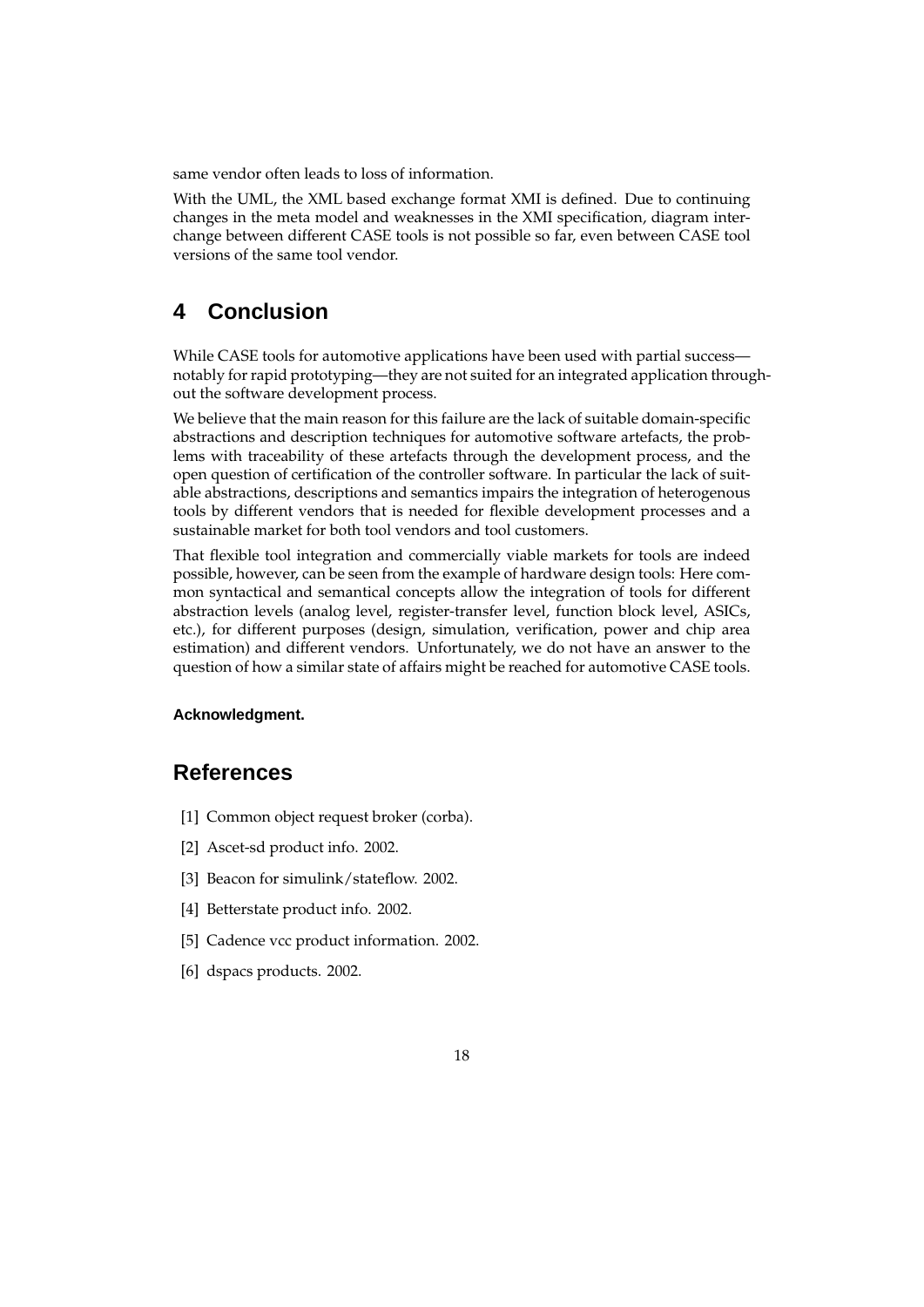- [7] Esterel. 2002.
- [8] The mathworks product family. 2002.
- [9] A. Blotz, F. Huber, H. Lötzbeyer, A. Pretschner, O. Slotosch, and H.-P. Zängerl. Model-based software engineering and Ada: Synergy for the development of safety-critical systems. In *Proc. Ada Deutschland Tagung,*, March 2002. To be published.
- [10] Peter Braun, Michael von der Beeck, Martin Rappl, and Christian Schroeder. Automotive Software Development: A Model Based Approach. In *In-Vehicle Software*, SAE Technical Paper Series: 2002-01-0875. SAE, 2002.
- [11] Manfred Broy and Johannes Siedersleben. Objektorientierte Programmierung & Softwareentwicklung: Eine kritische Einschätzung. *Informatik Spektrum*, pages 3–11, February 2002.
- [12] Manfred Broy, Michael von der Beeck, Peter Braun, and Martin Rappl. A fundamental critique of the UML for the specification of embedded systems. 2001.
- [13] Thomas A. Henzinger, Benjamin Horowitz, and Christoph Meyer Kirsch. Giotto: A time-triggered language for embedded programming. In *Proceedings of EM-SOFT 2001, LNCS 2211*, 2001.
- [14] F. Huber, B. Schätz, A. Schmidt, and K. Spies. Autofocus—a tool for distributed systems specification. In *FTRTFT'96, LNCS 1135*, 1996.
- [15] I-Logix. Rhapsody. http://www.ilogix.com/products/rhapsody/index.cfm.
- [16] Edward A. Lee. Embedded software. In M. Zelkowitz, editor, *Advances in Computers*, volume 56. Academic Press, London, 2002. To appear.
- [17] Softera Ltd. Softmodeler. http://www.softera.com/products.htm, 2002.
- [18] A. Lyons. UML for Real-Time Overview. *Objectime Ltd.*, April 1998. http: //www.objectime.com/otl/technical/umlrt.html .
- [19] University of Oldenburg Parallel Systems Group. Pep. http://parsys.informatik.uni-oldenburg.de/p̃ep/, 2001.
- [20] L.C. Paulson. *ML for the Working Programmer*. Cambridge University Press, 1991.
- [21] Rational. UML Notation guide, version 1.4. 2001.
- [22] Rational. UML Semantics, version 1.4. 2001.
- [23] Rational. UML Summary, version 1.4. 2001.
- [24] Christine Rosette. Elektronisch gesteuerte Systeme legen weiterhin zu. *Elektronik AUTOMOTIVE*, pages 22–23, 2002.